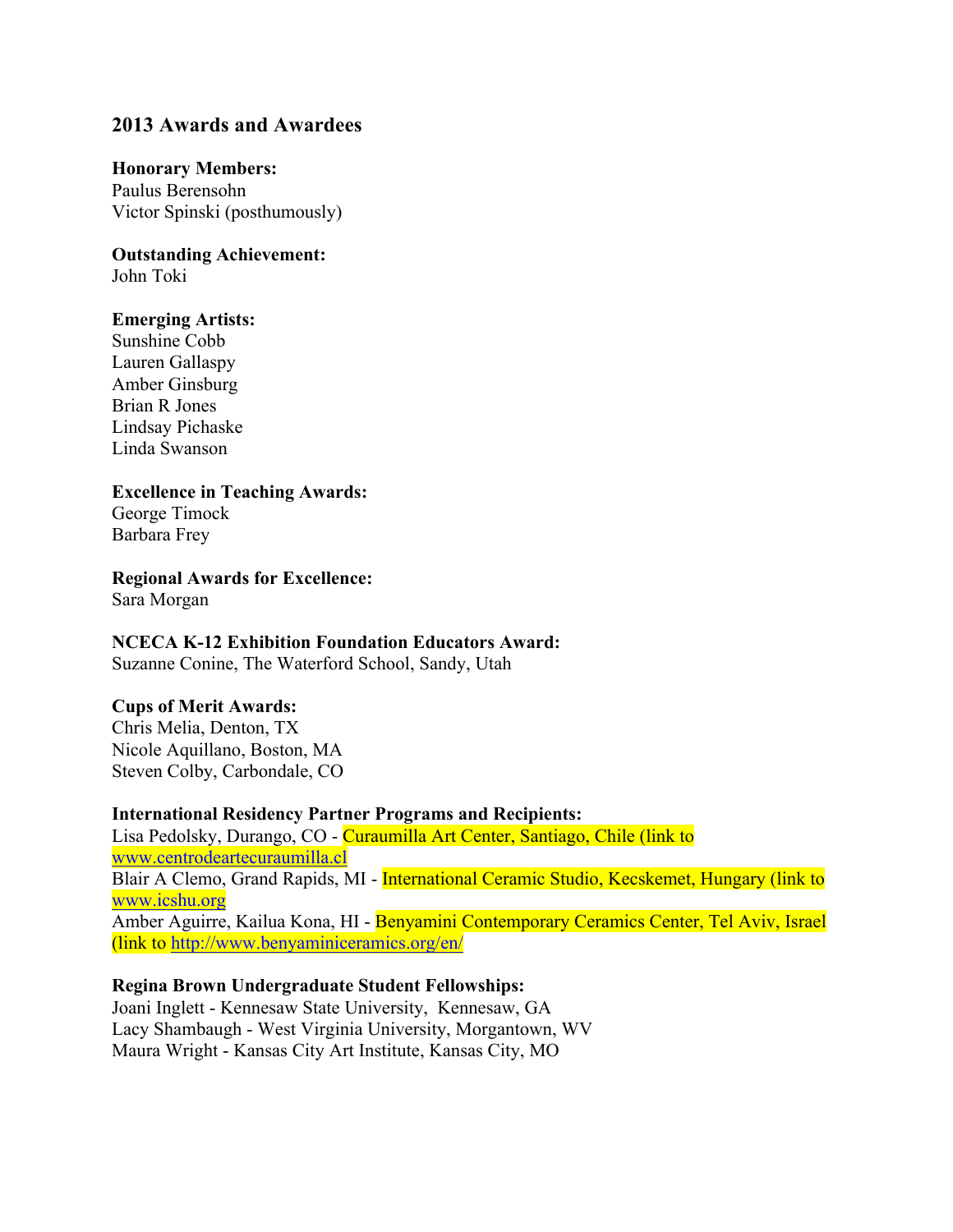## **NCECA Graduate Student Fellowships:**

Lauren Karle - Kansas State University, Manhattan, KS Roberto Lugo - Pennsylvania State University, University Park, PA Cheyenne Rudolph - University of Florida, Gainesville, FL

## **NCECA Biennial Purchase Award:**

Léopold L. Foulem, **Choir Boy and Clergyman** - Montreal, QC Canada

## **NCECA Graduate Awards for Student Excellence:**

1st Place: Ashley Maxwell, **Of the Earth of the City -** Georgia State University, Atlanta, GA 2nd Place: Marisa Finos, **"The Black Sheep" -** Virginia Commonwealth University, Richmond, VA

3rd Place: Mitchell Spain, **Consummation of Empire** - University of Kansas, Lawrence, KS

## **NCECA Undergraduate Awards for Student Excellence:**

1st Place: Michelle Laxalt, **To each our own (scopes)** - University of Nevada, Reno, NV 2nd Place: Cori Crumrine, **Irritant Sample -** Bowling Green State University, Bowling Green, OH

3rd Place: Kahlil Irving, **Teapot with Cups** - Kansas City Art Institute, Kansas City, MO

## **National Student Juried Exhibition Purchase and Merit Awards:**

#### **Aardvark Clay Purchase Award**

Sasha Alexander, **Pepper** - Kansas City Art Institute, Kansas City, MO - Undergraduate

#### **AMACO/brent Purchase Award**

Heather Davis, **Two with Clasped Hands** - Iowa State University, Ames, IA - Graduate

# **Ceramic Store of Houston, LLC Purchase Award**

Molly Allen, Introspection - Sierra Nevada College, Incline Village, NV - Undergraduate

# **Ceramics: Art and Perception/TECHNICAL Merit Awards** (link to http://ceramicart.com.au/

 Mitchell Spain, **Consummation of Empire** - University of Kansas, Lawrence, KS - Graduate

Thomas Edwards, **Rorschach** - University of Nebraska, Lincoln, NE - Graduate

#### **KBH Merit Award**

Norleen Nosri, **Assembly** - University of Missouri, Columbia, MO - Graduate

#### **Paperclay Merit Award**

 Anastasia Gabriel, **Passage of Memory** - Texas Woman's University, Denton, TX - Graduate

#### **Retired Professors Award (Merit)**

Crisha Yantis, **Level Playing Field** - University of Nebraska, Lincoln, NE - Graduate